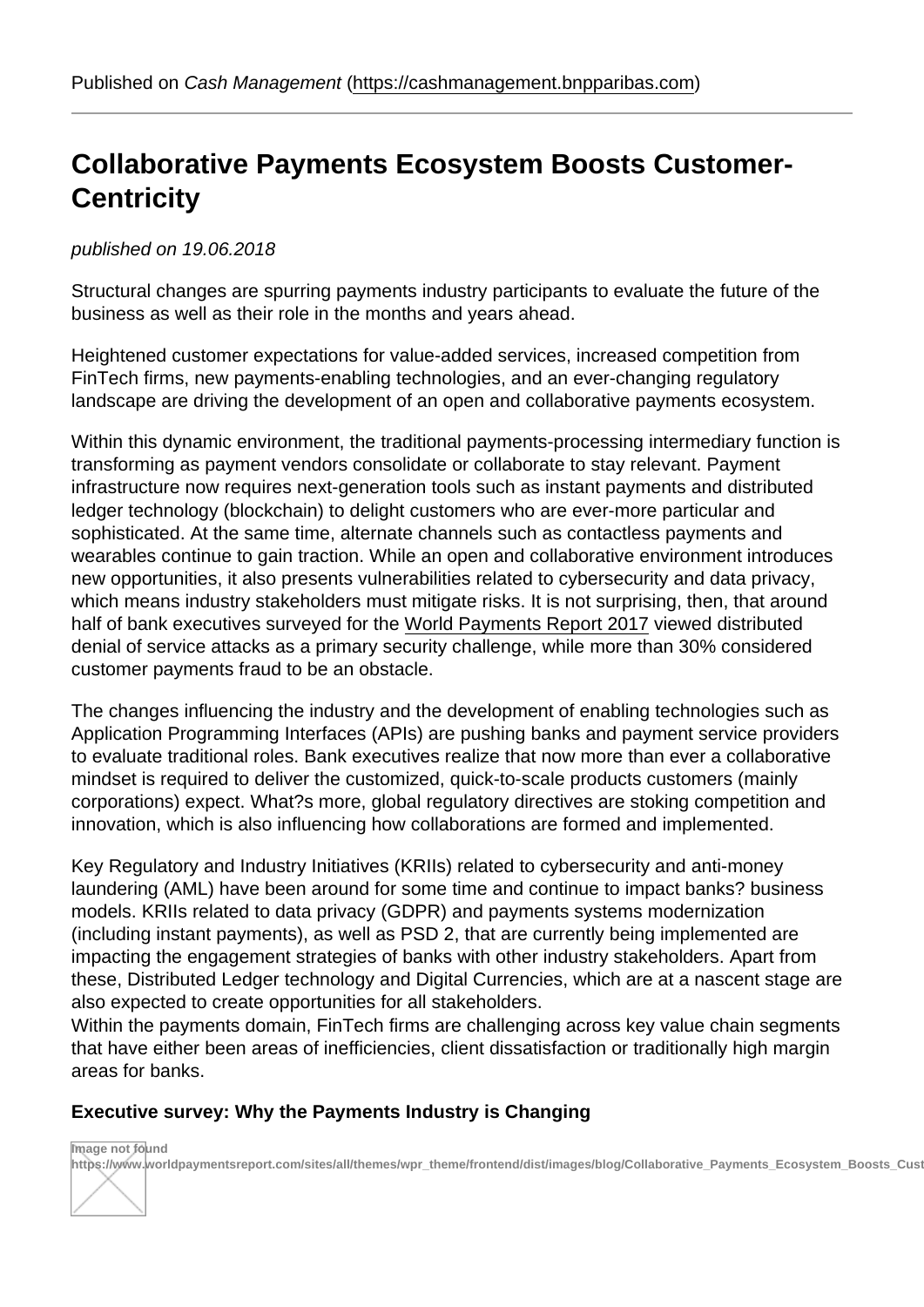## Strategic Response to Structural Changes

Increasingly, banks are crafting strategic plans that position them to assume the role of financial services facilitator between customers and external producers. Considerations include the bank?s maturity level regarding serving various customer segments and how forging partnerships with service providers (including FinTech firms) might help build a position of strength within the payments ecosystem. While payments had mostly been a commodity service for banks in the past, today they are a core differentiator and a strategic focus area.

With digital payments penetrating the retail domain and more and more corporations adopting digital measures such as e-invoicing, banks can play a central role in facilitating such payments services between its key partners and customers. For example, BNP Paribas has partnered with Tungsten Network, a leading supply chain enabler firm, to offer e-invoicing linked Receivables Purchase and e-invoicing linked Supply Chain Finance (e-SCF) to large corporates in the U.S. and Canada. The partnership showcases the power of collaboration between FinTechs and Banks in driving innovation in the industry.

Instead of a focus on products, banks are also offering platforms through which a range of producers can connect to develop made-to-order, customer-centric services. A successful use case in this connection is that of private PaaS for developing apps and providing services to third parties by leading banks through their platforms. A platform orientation will ensure that banks retain customer trust and relationships while developing their ecosystem with external service providers.

As facilitators of the payments ecosystem?s platforms, banks are also collaborating with a variety of services producers to ensure connections that are meaningful and focused on customer needs. Development of such a collaborative ecosystem and implementation of initiatives such as PSD 2 will enable banks to explore new revenue models such as monetizing API-based value-added services.

The ecosystem also provides, from a single source, a choice of payment methods for customers and allows corporates to select the strategic partner that best meets their collaborative needs. A successful payments ecosystem will depend on banks? ability to understand customer requirements and then use that understanding to create meaningful platform-based applications through mutually-beneficial partnerships.

For more insights on how the payments industry is evolving, and what this means for you, please download a complimentary copy of the World Payments Report 2017 developed by Capgemini and BNP Paribas, at www.worldpaymentsreport.com

Authors: